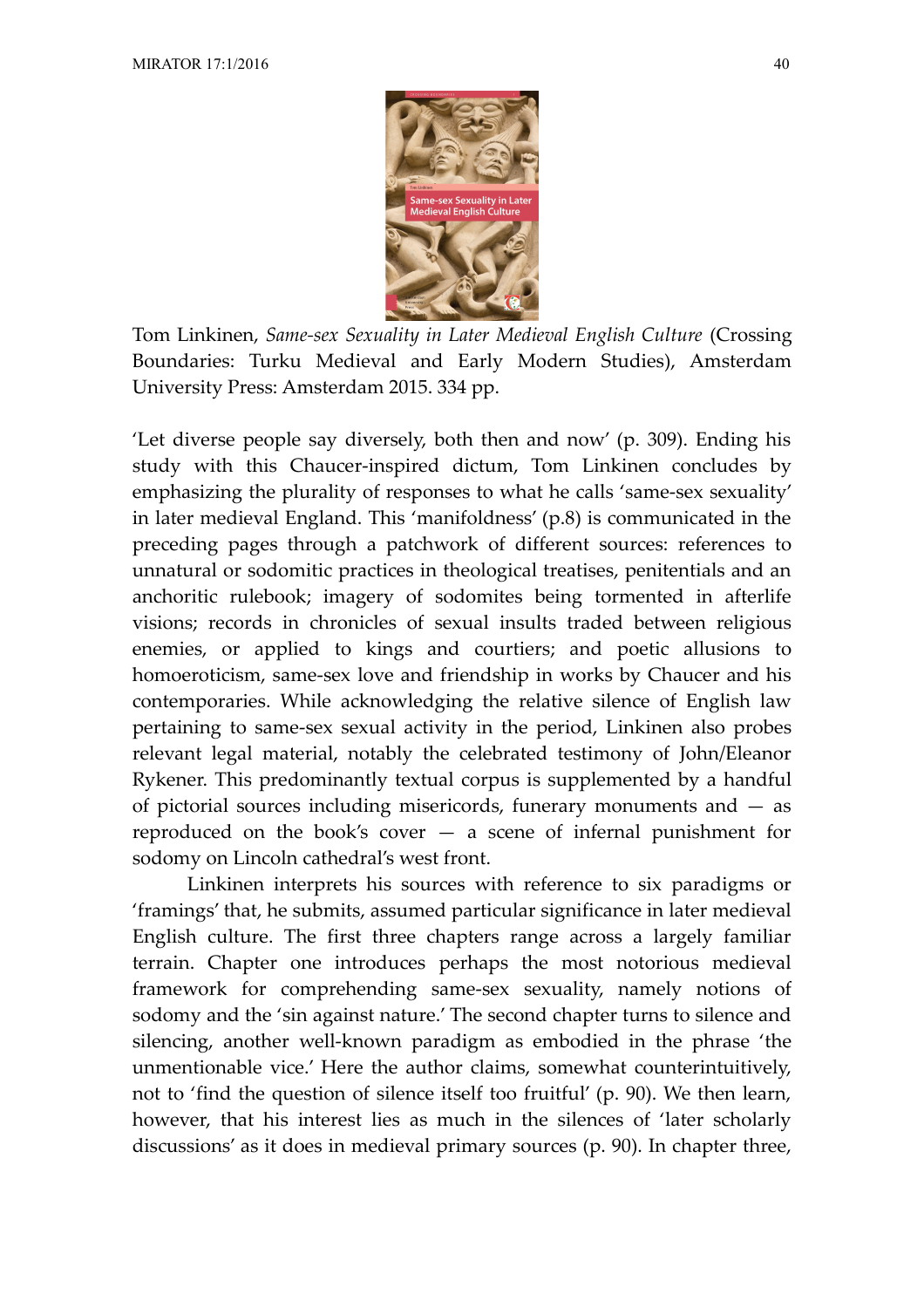Linkinen explores how imagery of same-sex sexual desire was evoked as a means of stigmatizing political or religious enemies.

The second half of the book includes discussion of frames that have tended to command less attention in scholarship to date. Chapter four explores the affective dimensions to the defaming rhetoric outlined previously, discovering, in references to the sin against nature and its cognates, a climate of disgust and fear. Particularly compelling is Linkinen's analysis of imagery of filth, which implicitly contributed to forging connections between male same-sex desire and anal sex. The fifth chapter briefly surveys deployments of laughter in visual and verbal sources as a means of confronting same-sex sexuality, before honing in on Chaucer's much-debated account of the Pardoner in *The Canterbury Tales*. Finally, in chapter six, Linkinen considers the obverse to the mainly negative picture painted previously. Almost all the texts and images he discusses are marked by condemnatory attitudes; but taking stock of an argument previously advanced by Michel Foucault, the author also speculates on a world of 'noncondemnatory possibilities' (p. 233) in reality.

This last chapter is heavily reliant on Alan Bray's pioneering work on premodern friendship, though Bray's analyses are occasionally supplemented with additional insights. In a lively analysis of a memorial brass marking the grave of two men joined in spiritual friendship in the chapel of Merton College, Oxford, for instance, we learn that John Bloxham, one of the men depicted on the brass, is reported in a chronicle as having been accused in Parliament by two of his Merton colleagues of 'bad, unnameable crimes' (quoted on p. 266). Conceivably the accusation brings into play a sodomitical frame of reference, but Linkinen sensibly refrains from resolving this fragmentary evidence, such as it is, into a clear statement of fact. He aims to recover 'actual lives' (p. 233), but not at the expense of keeping alternative 'frames of possibilities' (p.299) in view.

Symptomatic of this approach is the author's deliberate avoidance of the term 'homosexuality,' as well as related terms such as 'lesbianism' and 'bisexuality,' which he perceives as being 'fundamentally situated in the framework of modern, rather than medieval culture' (p. 17). Linkinen prefers to speak instead of 'same-sex sexuality,' which encompasses a spectrum of attitudes ranging from the condemnatory to the celebratory; the 'same-sex' formulation has the capacity to convey what, to his mind, is a more 'crosscultural and cross-historical' understanding (p. 18), derived from what 'the later medieval English themselves […] wrote and read (pp. 10–11)'.

I agree that concepts of a distinct homosexual identity sometimes apply uneasily to medieval sources. Labels such as 'sodomite,' after all, would rarely if ever have become a badge of self-identification or pride. But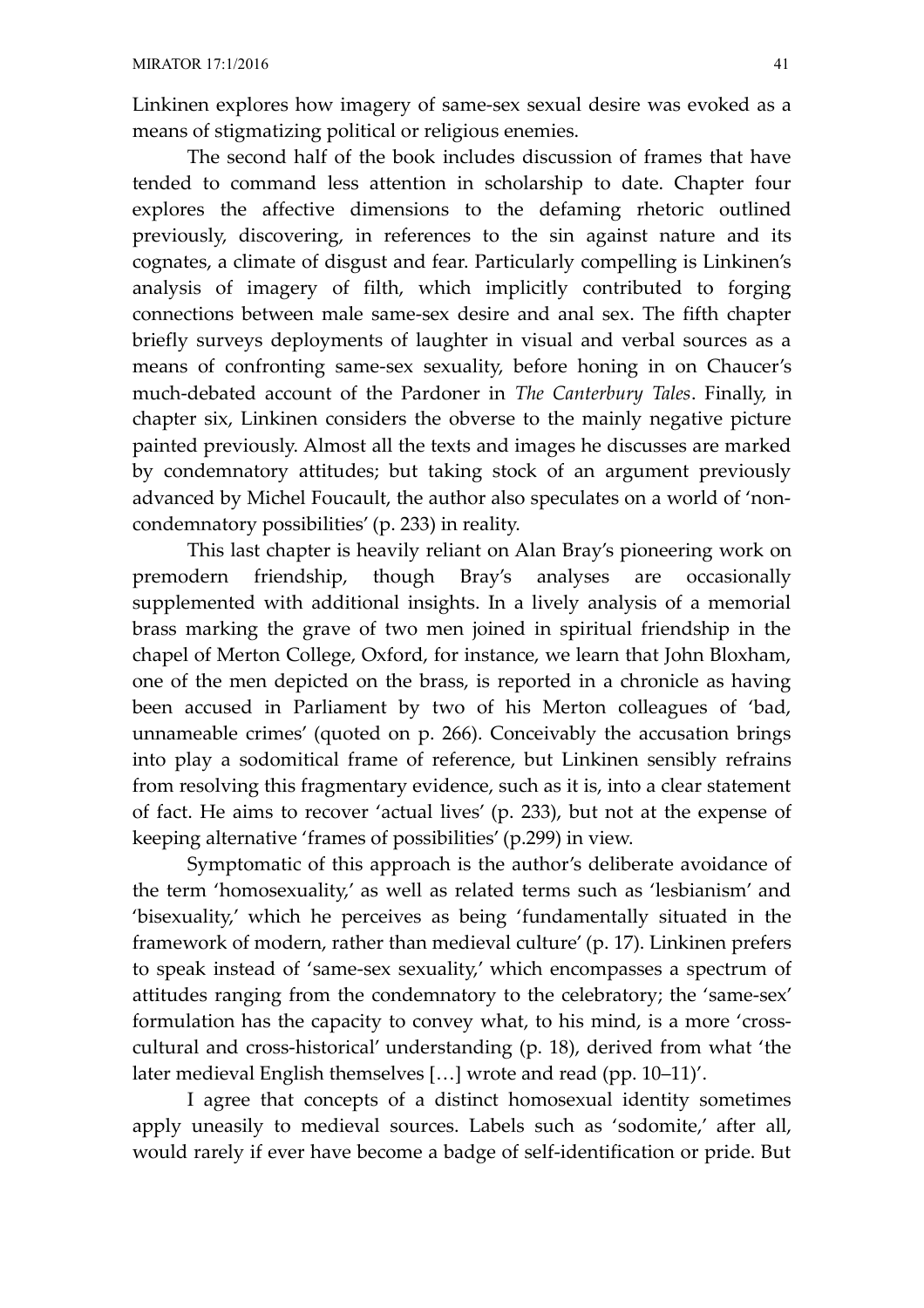'same-sex sexuality' potentially has its own limitations as an interpretive prism. As Linkinen acknowledges on more than one occasion, condemnations of sodomy often focused especially on its violation of gender boundaries. Or, in the words of the twelfth-century theologian Alan of Lille, whose *Plaint of Nature* is analysed across several pages, unnatural sex 'changes "hes" into "shes"' (quoted at p. 66). The assumption that what is principally at issue in medieval anti-sodomy polemic is 'same-sex' eroticism arguably meets a challenge in these contexts.

Elsewhere, in collaboration with Ruth Karras, Linkinen has recently explored the applicability of 'transgender' and related vocabulary to medieval experience, specifically with reference to an imaginative retelling of the Rykener case.<sup>[1](#page-2-0)</sup> The book presently under review might also have benefited from the adoption of such playful and knowingly anachronistic strategies. As it stands, the replacement of a putatively modern concept ('homosexuality') with an ostensibly more neutral-sounding alternative ('same-sex sexuality') risks simply performing a terminological sleight of hand, whereby the basic assumption — that the principal target of the condemnatory rhetoric is a homoerotic sex act, rather than, say, an inversion of gender roles — remains unchallenged. Generally speaking, Linkinen resists the temptation to extract a unitary message from his materials. But the author's framing of his sources as consistently being concerned with 'same-sex sexuality' arguably detracts from the vision of multiplicity he ultimately strives to foreground.

One of the most praiseworthy features of this book is its attention to sources pertaining to women as well as men. Admittedly references to female homoeroticism turn up less frequently in the record than those relating to the male equivalent, shrouded as they are in a pervasive veil of silence (p. 88). Rejecting the assumption that absence of evidence necessarily constitutes evidence of absence, however, Linkinen remains attuned to those moments where sexual relations between women do seem to have attracted the attention of late medieval commentators.

Also laudable is Linkinen's effort to collate a 'greater variety of sources' (p. 26), and perhaps the book's most distinctive contribution to existing scholarship is its aspiration to comprehensiveness. In a survey of late medieval discourses of sodomy, for instance, Linkinen incorporates passing references to evocations of the biblical Sodom story in texts as diverse as John Lydgate's *Testament* and William Caxton's *Game and Playe of the Chesse*, both of which (as far as I'm aware) haven't previously been included in treatments of this topic*.*

<span id="page-2-0"></span><sup>1</sup> Ruth Mazo Karras and Tom Linkinen, 'John/Eleanor Rykener Revisited,' in *Founding Feminisms in Medieval Studies: Essays in Honor of E.J. Burns*, ed. Laine E. Doggett and Daniel E. O'Sullivan, D. S. Brewer: Cambridge 2016, pp. 111–121.